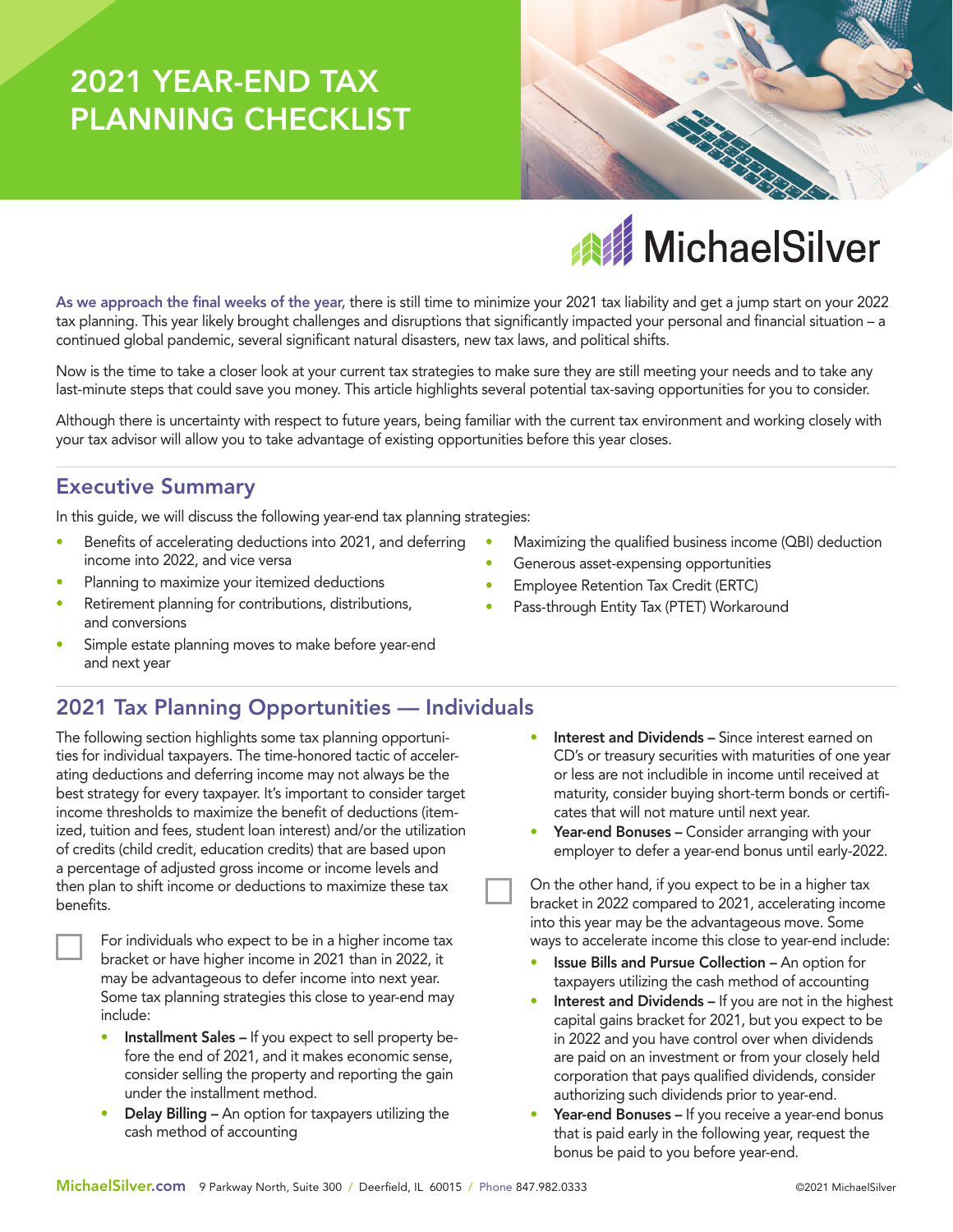## 2021 Year-End Tax Planning Checklist



MichaelSilver.com

#### 2021 Tax Planning Opportunities — Individuals (Continued)

Review your investment portfolio: determine if there are losses you can harvest to offset capital gains realized earlier in the year. If you have a net capital loss greater than \$3,000 (maximum amount deductible), consider selling investments with gains before year-end. These gains will be sheltered from tax by the loss. Control taxable income to less than \$80,800 (married filing joint) to take advantage of the zero capital gains tax rate. Be sure to consult your portfolio advisor, as these steps should only be taken if the results also align with your overall investment plan.

Even though planning for itemized deductions is made complex by factors such as AGI levels, AMT, filing status, and the increased standard deduction (\$12,550 for single filers, \$25,100 for married filers filing jointly and \$18,800 for heads of household), being familiar with the following concepts will help you navigate some of this complexity and maximize your itemized deduction.

- Deduction in Year Paid An expense is deductible in the year in which it was paid. Medical expenses and charitable contributions paid with a credit card before year-end will generate a tax deduction in the current year even if the credit card bill is not paid until next year.
- Donor-Advised Fund Interested in making a significant charitable contribution prior to year-end, but aren't sure what charity you want to donate to? Consider establishing a donor-advised fund. Money contributed to the fund can be deducted in the current year and you can decide later which charity or charities will receive the funds.
- Bunching Itemized Deductions If your itemized deductions are consistently near the standard deduction, perhaps slightly below or above, consider postponing current year deductible expenses (i.e., charitable contributions) until next year to "bunch" your itemized deductions. Analyze your position from year to year to itemize your bunched itemized deductions in years of high income.

New in 2021, taxpayers can claim a charitable deduction up to 100% of their adjusted gross income (AGI) in 2021 (up from 60%). The increased AGI limitation applies to cash donations paid to qualifying charitable organizations (exclude donor advised funds).

Consider donating appreciated stock. You will receive a charitable contribution for the full fair market value and will avoid capital gain on the sale. Different deduction rules may apply to donations of cars, boats, and airplanes. If you are age 70½ or older by the end of 2021 and have traditional IRAs, consider making a qualified charitable distribution (QCD) directly from your IRA. Such distributions, up to \$100,000 per year, are made directly to charities (excluding donor-advised funds) from your IRA. The amount of the contribution is neither included in your gross income nor deductible as an itemized deduction. (See next item if you contribute to an IRA after age 70½. As discussed below, you'll need to reduce the qualified distribution by the amount of aggregate post 70½ IRA contributions.)

Maximize your retirement plan contributions to 401(k)s and IRAs. Maximizing pre-tax retirement contributions is generally a good tax-saving strategy. Under the SECURE Act, beginning in 2020 individuals can continue to contribute to their IRA's regardless of their age if they have earned income. The Act eliminated the ban on contributions after age 70½.

Required minimum distributions (RMDs) are the minimum amount you must annually withdraw from your retirement accounts (401(k) or IRA) if you meet certain criteria. For 2021, you must take a distribution if you are age 72 by the end of the year (or age 70½ if you reach that age before January 1, 2020).

Consider converting your traditional IRA to a Roth IRA if you anticipate lower income in the current year. The advantage to a Roth IRA is that the future income distributions will not be taxed. The drawback to the conversion is that the amount transferred is subject to tax now. Conversions to a Roth IRA make sense if you anticipate paying higher taxes in the future, if you have a number of years before you might tap into the Roth IRA, which gives you a chance to recoup the tax you paid at conversion, and if you will not need the income during retirement and would like to pass it on to your beneficiaries.

Take advantage of estate planning opportunities still available - make gifts sheltered by the annual gift tax exclusion before year-end and save gift and estate taxes. The exclusion applies to gifts of up to \$15,000 made in 2021 to each of an unlimited number of individuals. Married couples can make joint gifts up to \$30,000 per donee. You cannot carry over unused exclusions from one year to the next so don't pass up this year's opportunity. Consider transferring income-earning property to family members in lower income tax brackets. Also, maximize contributions to a Section 529 Plan, which allows the equivalent of five years of gifts (\$75,000) to each beneficiary. Make direct payments to providers for medical expenses and to schools for qualified tuition expenditures. Such payments have no amount cap and can be made in addition to the annual exclusion gifts.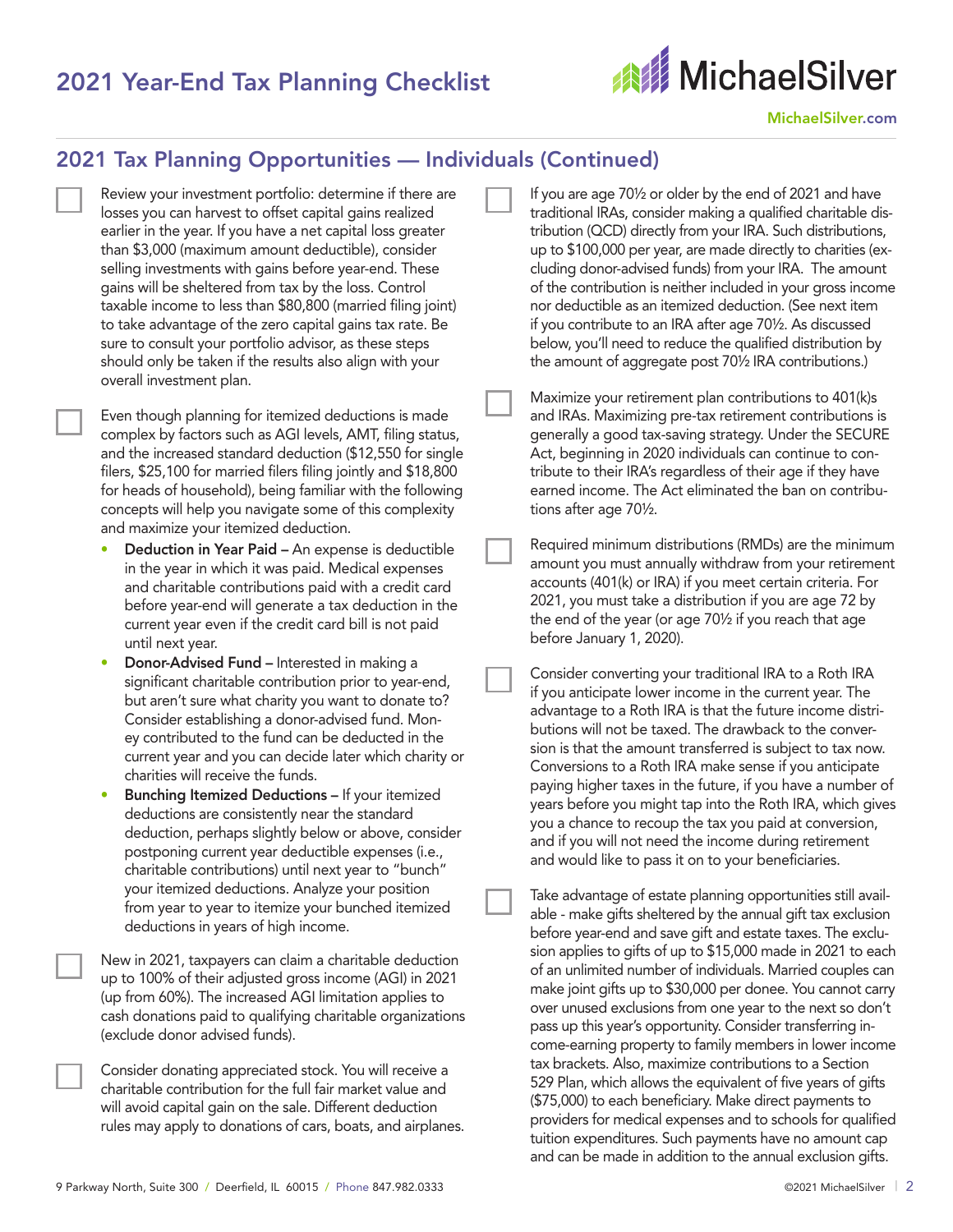## 2021 Year-End Tax Planning Checklist



#### 2021 Tax Planning Opportunities — Business Owners

- Manage taxable income to take advantage of the 20% qualified business income (QBI) deduction. For 2021, if taxable income does not exceed \$329,800 (joint filers) or \$164,900 (single or head of household), the deduction is generally the lesser of 20% of QBI or 20% of taxable income. Limitations may apply if taxable income exceeds these thresholds. The deduction may be reduced or eliminated if you are engaged in a specified service trade or business (such as law, accounting, or health). If your business is not considered a specified service business and you exceed the income thresholds, your QBI deduction may be limited by the amount of W-2 wages and/or the unadjusted basis of qualified property (such as machinery and equipment) held by the trade or business.
	- Consider changing to the cash method of accounting. To qualify, a business must, among other things, satisfy a gross receipts test. This test is satisfied if, during a threeyear testing period, average annual gross receipts do not exceed \$26 million. Cash method taxpayers may find it a lot easier to shift income as a tax planning strategy.

Accelerate Deductions: Consider charging expenses on a credit card, as the deduction will be allowed in 2021 even if the credit card bill is not paid until 2022.

Consider making expenditures that qualify for the business property expensing option. For 2021, the expensing limit is \$1,050,000, and the investment ceiling limit (at which point a phase-out begins) is \$2,620,000. Expensing is generally available for most depreciable property (other than buildings) and off-the-shelf computer software. This expensing opportunity is available for qualified improvement property (generally, any interior improvement to a building, but not for enlargement of a building, elevators or escalators, or the internal structural framework) roofs, and nonresidential HVAC, fire protection, alarm, and security systems. The expensing deduction is not prorated for the time that the asset is in service during the year. Thus, property acquired and placed in service in the last days of 2021 will result in a full expensing deduction for the year.

Businesses may also claim a 100% bonus first-year depreciation deduction for machinery and equipment bought new or used (with some exceptions) if purchased and placed in service this year. The 100% write-off is permitted without any proration based on the length of time that an asset is in service during the tax year. As a result, the 100% bonus first-year write-off is available even if qualifying assets are in service for only a few days in 2021. Note that limits on eligibility may exist for certain auto dealerships with floor plan financing as well as for some real estate ventures. Further, some states such as Illinois may not conform with the treatment of the 100% bonus depreciation for the 2021 tax year.

| As in previous years, businesses, including self-employed     |
|---------------------------------------------------------------|
| individuals and owners of certain real estate, may be able    |
| to take advantage of the de minimis safe harbor election      |
| to expense the costs of lower-cost assets and materials       |
| and supplies. To qualify for the election, the cost of a unit |
| of property cannot exceed \$5,000 if the taxpayer has an      |
| applicable financial statement (AFS, e.g., a certified audit- |
| ed financial statement along with an independent CPA's        |
| report). If there is no AFS, the cost of a unit of property   |
| cannot exceed \$2,500. Consider purchasing such quali-        |
| fying items before the end of 2021 and ensure that the        |
| purchase invoice clearly states the quantity and per unit     |
| cost if multiple items are bought.                            |
|                                                               |

For tax years beginning in 2021, businesses can establish and fund a profit-sharing plan up through the extended due date of the 2021 corporate tax return. This allows a tax deduction to the company and jump starts individual retirement savings.

Excess Loss Limitations: The CARES Act repealed a prior federal law that limited a taxpayer's ability to deduct 100% of business losses, called excess business losses, for years beginning before January 1, 2021. The original law limited business losses that exceeded \$262,000 on an individual income tax return (or \$524,000 for married filing jointly). It may be advantageous to amend your 2018, 2019, or 2020 returns if business losses were limited in those years.

New in 2021, businesses will be able to deduct 100% of business meals under the Consolidated Appropriations Act. These business meals costs must be paid for food or beverages provided by a restaurant.

The Employee Retention Tax Credit (ERTC) encourages companies to maintain their workforce by providing eligible businesses with a fully refundable tax credit on qualified employee wages. Eligible businesses may receive as much as \$5,000 per employee in 2020, and up to \$7,000 per employee per quarter in 2021 Q1-Q3 – clearly, a very valuable taxpayer incentive. Qualifications for the 2021 credit are different from those for the 2020 credit. Determining if your business is eligible for the credit can be a complicated process. We can help you determine if you're eligible for the ERTC credit and how to apply for them.